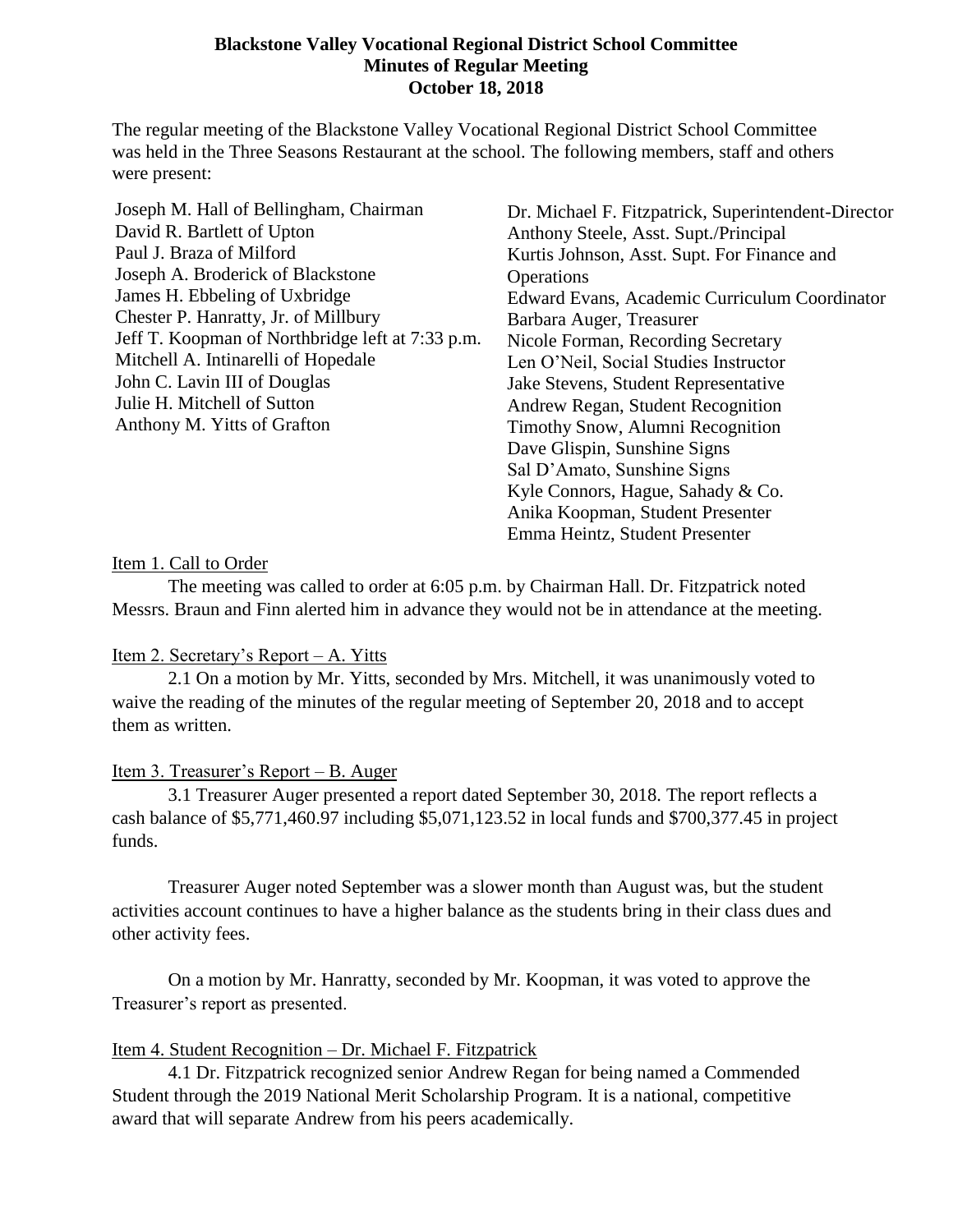4.2 Mr. Glispin recognized Timothy Snow, a Class of 2018 graduate, for the work he completed on the front welcome sign for the school. Timothy created several renditions and blueprints of the sign before and during the fabrication process. Mr. Glispin commended Tim for his detailed, intricate CAD drawings and his dedication to the project. Photographs of the front welcome sign from inception to completion were shared with the Committee.

#### Item 5. Comments by Student Representatives – Jake Stevens & Logan Keefe

Jake shared a report detailing the Student Council Executive Board's trip to attend "Officershop" at Holy Cross College, which is a leadership conference for student council executive board members from across the state. He also noted several members of the Student Council would be attending the regional conference, CDMASC, the following day. Finally, Jake said the Student Council is gearing up to complete its annual Thanksgiving Turkey Run, which provides Thanksgiving baskets to families in need.

### Item 6. Out-of-Country Trips – Len O'Neil

6.1 Mr. O'Neil said there continues to be a lot of enthusiasm for the out-of-country trips. Recently, the trips have become more student-driven as students will recommend destinations. Mr. O'Neil noted by presenting the Committee with the request far in advance, students have time to fundraise and plan for the trips.

On a motion by Mr. Hanratty, seconded by Mr. Lavin, it was voted to approve the out-ofcountry field trip Experience Austria, Germany, and Switzerland in April 2020.

6.2 Mr. O'Neil was joined by Emma Heintz, a senior, and Anika Koopman, a junior, who shared their experience on the 2018 Dominican Republic Service Trip. Both students said the trip was eye-opening and enjoyable. The students enjoyed working with the locals and learning about an entirely different culture.

### Item 7. Asst. Supt. for Finance/Operations – K. Johnson

7.1 This item was delayed until later in Mr. Johnson's report as Mr. Kyle Connors had not yet arrived.

7.2 Mr. Johnson said he has been in contact with the representative regarding the  $E \& D$ Certification. He noted it looks as though the District will come in with around \$1 million in excess funds of which approximately \$360,000 came from the one-time sale of the Trask property. At this time, the thought is the additional funds will go into the capital projects fund in order to avoid requests for such to our taxpayers.

7.3 There were no line item transfers needed.

7.4 There were no donations in need of approval.

7.5 Mr. Johnson shared the list of FY19 Grant Applications/Approvals with the Committee.

7.1 Mr. Johnson welcomed Mr. Kyle Connors to present the FY18 Financial Audit. Mr. Connors stated the District was awarded a clean audit report and a clean opinion on financial statements. There were no compliance issues.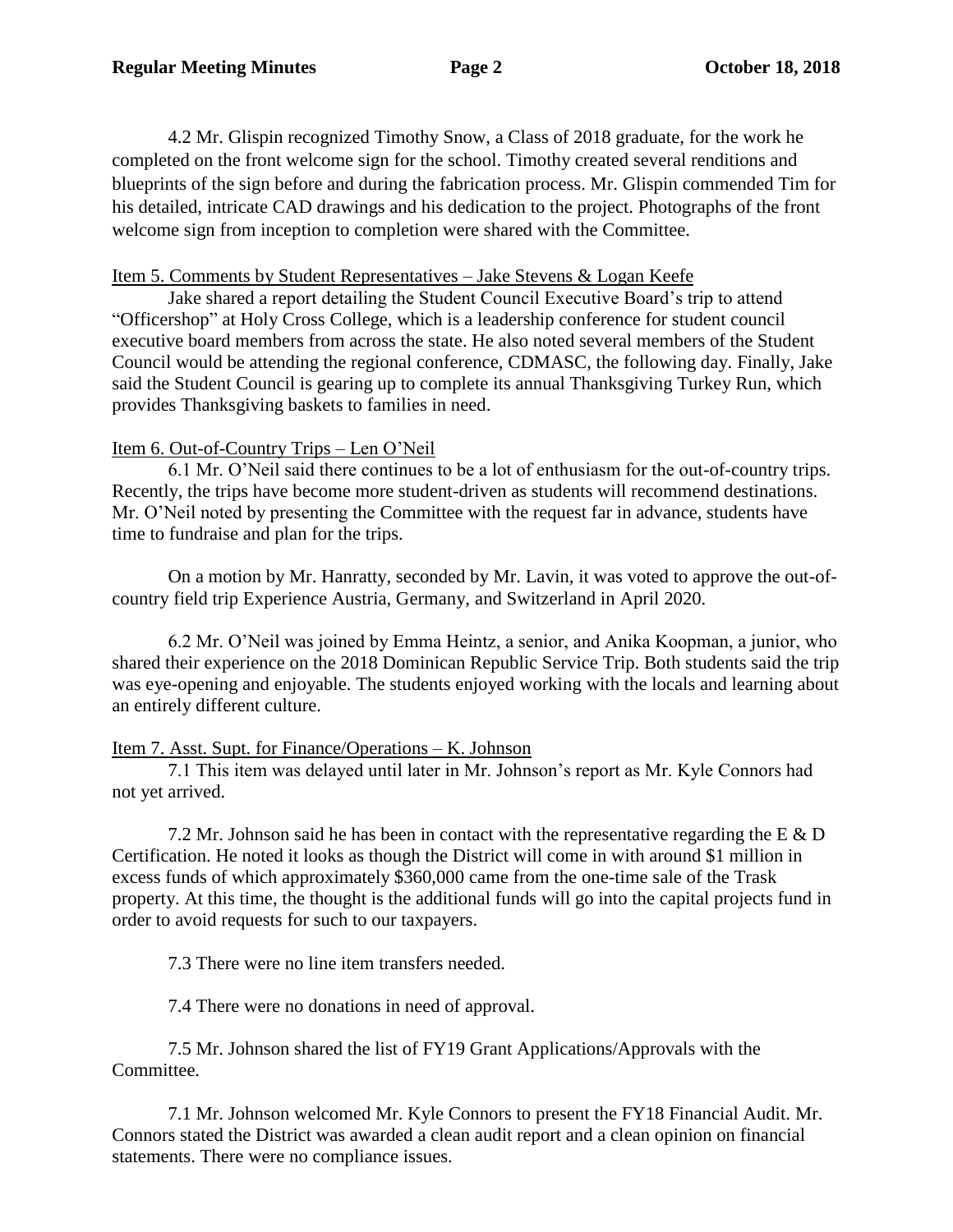7.6 Mr. Johnson shared a courtesy copy of the proposed Budget Subcommittee meeting dates. He noted the Subcommittee hopes to consolidate and reduce the number of meetings, and all meetings will be posted as required by law.

Mr. Johnson and Mr. Todd Bard of Lee Energy Group presented the Committee with an update about the District's solar energy.

### Item 8. Assistant Superintendent-Director's Report – A. Steele

8.1 Mr. Steele and Mr. Evans presented the preliminary MCAS/AYP Report. The Class of 2020 received outstanding scores on all three exams. The English Language Arts results included 71 percent of students scoring advanced, 28 percent of students scoring proficient, and 1 percent scoring needs improvement. The Mathematics results included 66 percent of students scoring advanced, 25 percent of students scoring proficient, 8 percent scoring needs improvement, and 2 percent failing. The Science Technology/Engineering results included 50 percent of students scoring advanced, 44 percent of students scoring proficient, and 5 percent scoring needs improvement. Mr. Evans reported that all members of the Class of 2019 have passed their MCAS exams and are eligible, via the state's testing requirements, to graduate. Dr. Fitzpatrick shared a positive note from a parent with the Committee regarding a student's improvement in MCAS scores since attending BVT.

8.2 Mr. Steele noted the Homecoming week is a celebration of excellence in its many forms. The students and staff participated with enthusiasm during the action-packed week and weekend. The athletes were undefeated in their five contests over the weekend.

8.3 Mr. Steele said the General Advisory Dinner will be held on Wednesday, October 24<sup>th</sup>. The General Advisory Dinner will host approximately 325 business and industry partners who will meet with their respective programs prior to the dinner.

# Item 9. Policy Subcommittee Report – C. Hanratty

9.1 The following policies were shared:

9.1.a. On a motion by Mr. Lavin, seconded by Mr. Broderick, it was voted to approve revisions to the Student Admissions policy.

9.1.b. On a motion by Mr. Bartlett, seconded by Mr. Braza, it was voted to approve revisions to the School Admissions policy. Mr. Hanratty opposed the policy change.

9.1.c. On a motion by Mrs. Mitchell, seconded by Mr. Lavin, it was voted to approve revisions to the Homeless Students: Enrollment Rights and Services policy.

9.1.d. On a motion by Mrs. Mitchell, seconded by Mr. Lavin, it was voted to approve revisions to the Meal Charge policy.

# Item 10. Superintendent-Director's Report – M. Fitzpatrick

10.1 Dr. Fitzpatrick shared the Fiscal Year 2018 Annual Report with the Committee.

10.2 Dr. Fitzpatrick presented the Committee with the preliminary enrollment comparisons from 2017-2018 and 2018-2019.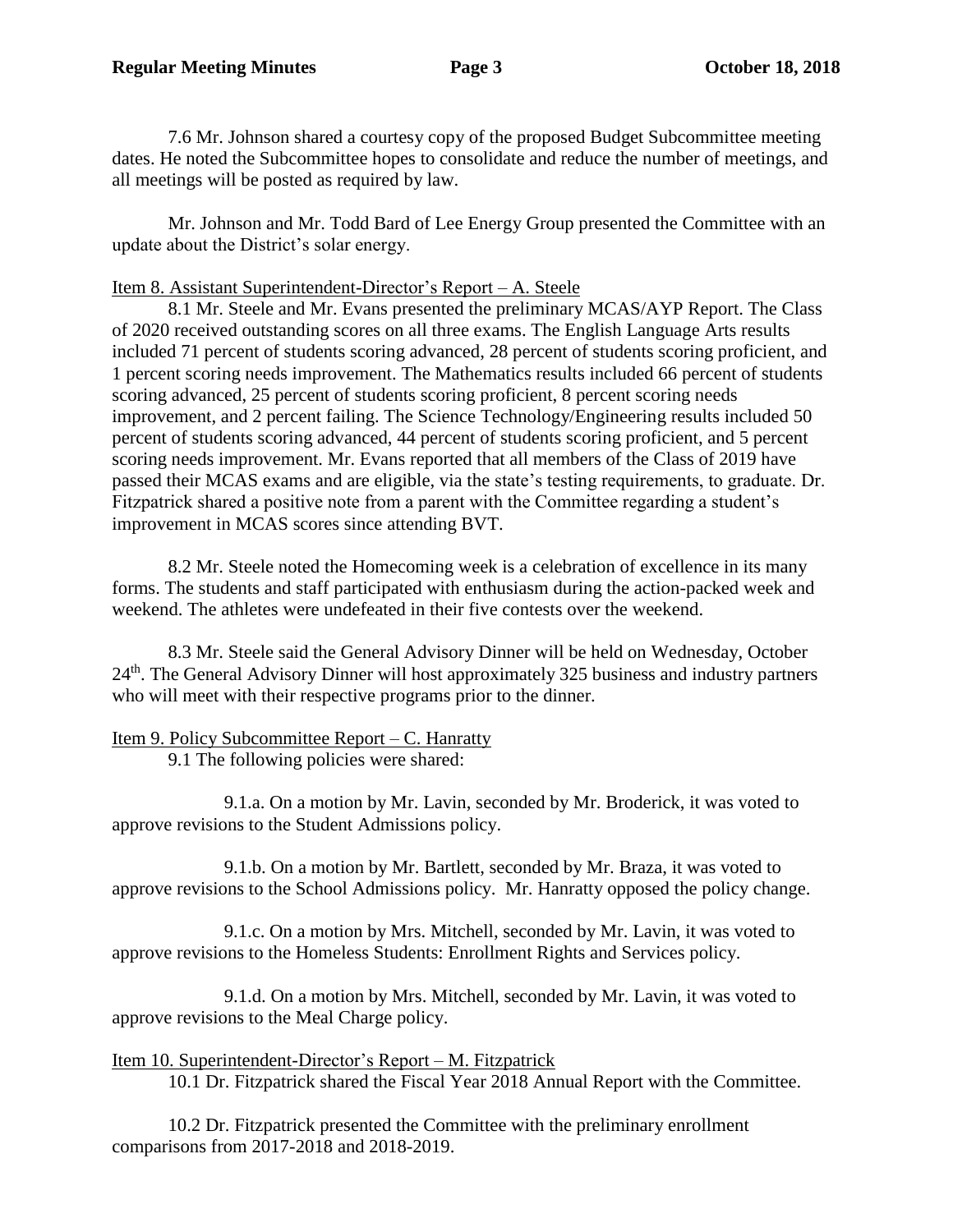10.3 Dr. Fitzpatrick noted the District continues to make progress with its OPEB funds and will continue to find ways to support the Public Agency Retirement Service.

10.4 Dr. Fitzpatrick said he spent part of the day at the Massachusetts State House interacting with staff members and continuing conversations regarding state-funded capital projects. BVT would prefer to continue to make campus and property improvements without asking its member towns to fund such improvements.

10.5 Dr. Fitzpatrick shared several presentations he attended:

10.5.a. Dr. Fitzpatrick said he presented at the NESDEC/NEASS Fall Conference on September 27, 2018.

10.5.b. Dr. Fitzpatrick shared the handout he utilized during a presentation to NEASC on October 17, 2018. The presentation focused on integration programs and external partnerships.

10.5.c. Dr. Fitzpatrick was the keynote speaker on October 17, 2018 at the Upton Men's Club where he gave insight on the ways the school adds resources to the district.

10.6 Dr. Fitzpatrick mentioned several visitors the school hosted recently:

10.6.a. The National Defense University visited on September 21, 2018 and toured the school. Dr. Fitzpatrick shared a letter from the National Defense University thanking the school for hosting them.

10.6.b. Blackstone-Millville Regional School District's Superintendent, Dr. Jason DeFalco, visited on September 24, 2018 and toured the school.

10.6.c. Uxbridge Superintendent Frank Tiano will visit and tour the school on October 30, 2018.

10.6.d. Educational Advocate and MASS Consultant, Tripp Jones, toured the school on October 12, 2018.

# Item 11. New Business

Mr. Lavin noted the Facilities Subcommittee has been very impressed by the work the facilities team has completed so far this year.

Dr. Fitzpatrick shared Paula Lubas' notice of retirement with the Committee.

Dr. Fitzpatrick also shared a message of positive feedback from Milford's Veterans Agent regarding the school's top 25 high school's award.

# Item 12. Items for the Good of the Committee

The monthly compilation of news clippings and correspondence was made available for the School Committee's review.